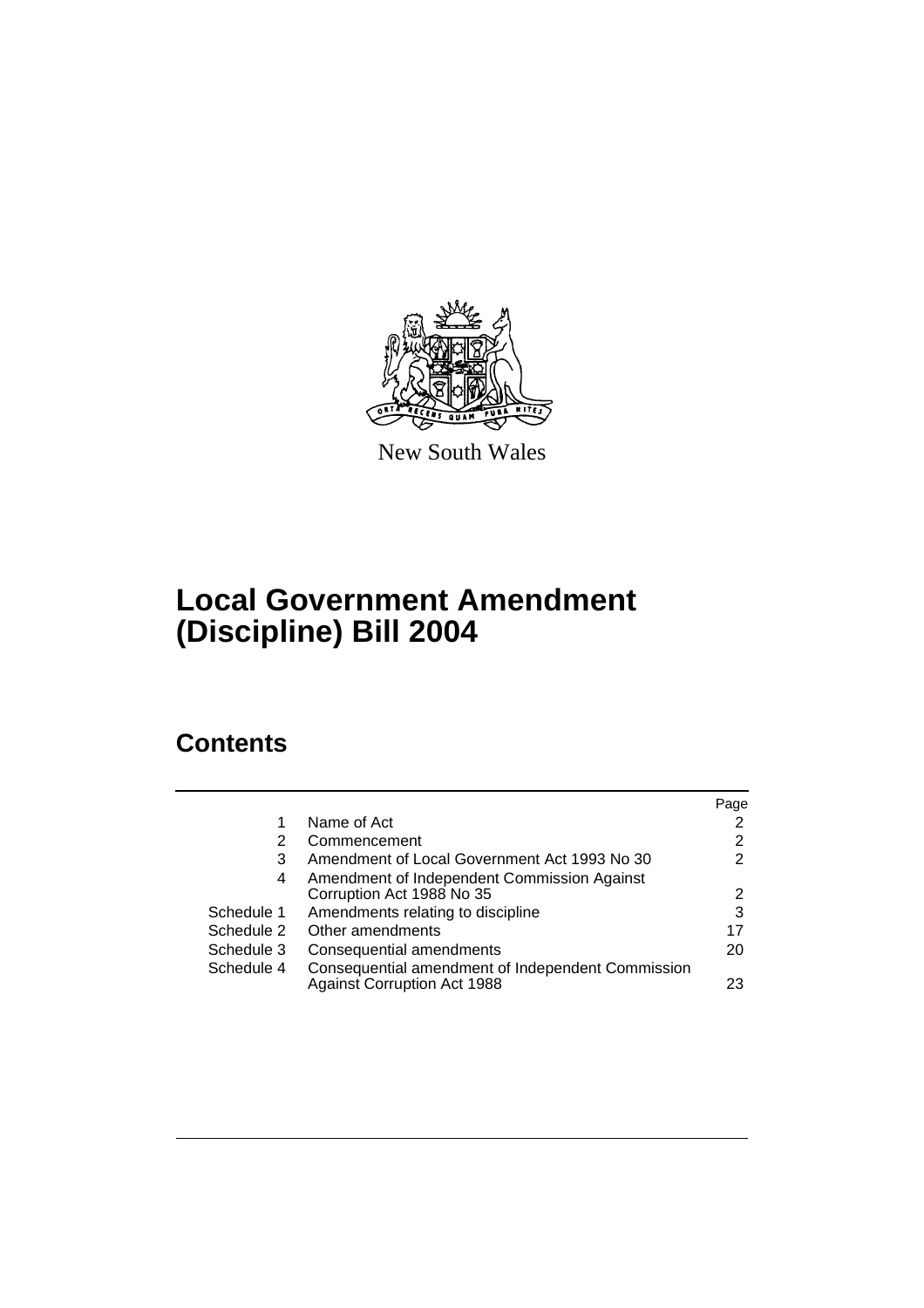*I certify that this PUBLIC BILL, which originated in the LEGISLATIVE ASSEMBLY, has finally passed the LEGISLATIVE COUNCIL and the LEGISLATIVE ASSEMBLY of NEW SOUTH WALES.*

> *Clerk of the Legislative Assembly. Legislative Assembly, Sydney, , 2004*



New South Wales

# **Local Government Amendment (Discipline) Bill 2004**

Act No , 2004

An Act to amend the *Local Government Act 1993* in relation to the discipline of councillors, council staff and other persons, and in relation to other matters; to make consequential amendments; and for other purposes.

*I have examined this Bill, and find it to correspond in all respects with the Bill as finally passed by both Houses.*

*Chairman of Committees of the Legislative Assembly.*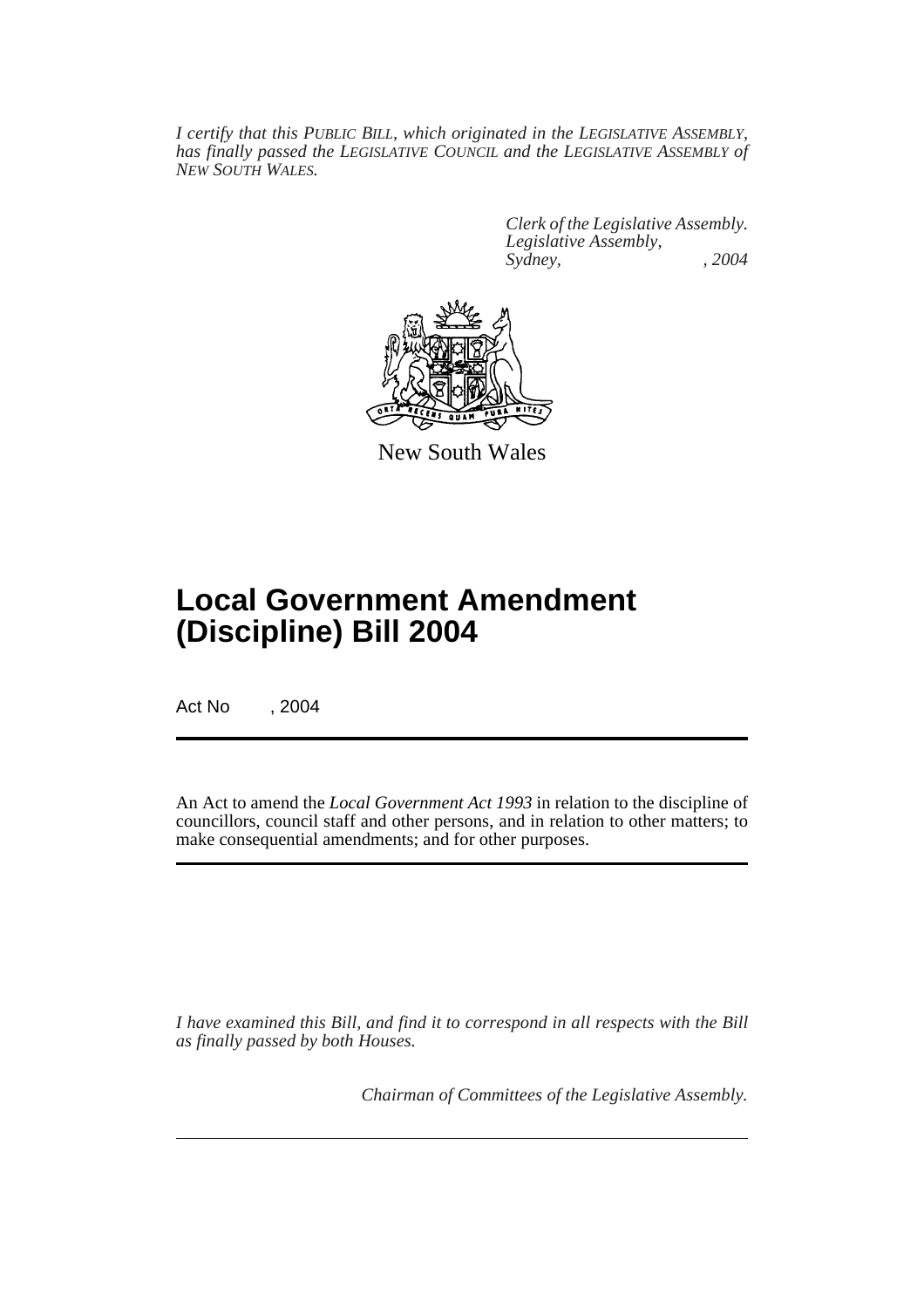# **The Legislature of New South Wales enacts:**

# **1 Name of Act**

This Act is the *Local Government Amendment (Discipline) Act 2004*.

# **2 Commencement**

This Act commences on a day or days to be appointed by proclamation.

# **3 Amendment of Local Government Act 1993 No 30**

The *Local Government Act 1993* is amended as set out in Schedules 1–3.

#### **4 Amendment of Independent Commission Against Corruption Act 1988 No 35**

The *Independent Commission Against Corruption Act 1988* is amended as set out in Schedule 4.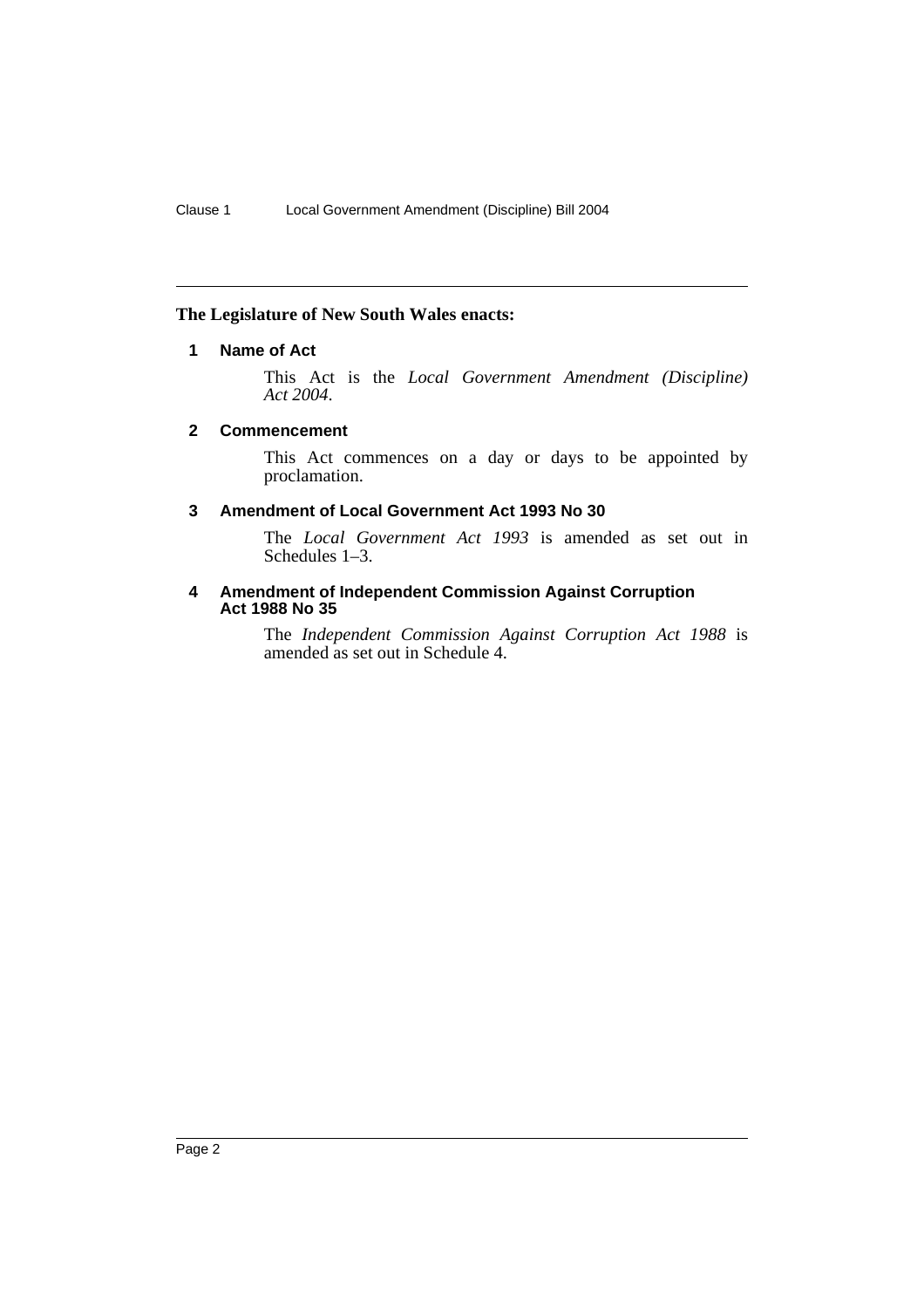Amendments relating to discipline Schedule 1

# **Schedule 1 Amendments relating to discipline**

(Section 3)

# **[1] Section 248A**

Omit the section. Insert instead:

#### **248A Annual fees or other remuneration not to be paid during period of suspension**

A council must not at any time pay any fee or other remuneration, to which a councillor would otherwise be entitled as the holder of a civic office, in respect of any period during which:

- (a) the councillor is suspended from civic office under this Act, or
- (b) the councillor's right to be paid any fee or other remuneration is suspended under this Act,

unless another provision of this Act specifically authorises payment to be made, or specifically permits a person to authorise payment to be made, when the suspension is terminated.

# **[2] Section 435 Surcharging by Departmental representative**

Omit "culpable" from section 435 (2) (a).

# **[3] Section 440**

Omit the section. Insert instead:

# **440 Codes of conduct**

- (1) The regulations may prescribe a model code of conduct (the *model code*) applicable to councillors, members of staff of councils and delegates of councils.
- (2) Without limiting what may be included in the model code, the model code may:
	- (a) relate to any conduct (whether by way of act or omission) of a councillor, member of staff or delegate in carrying out his or her functions that is likely to bring the council or holders of civic office into disrepute, and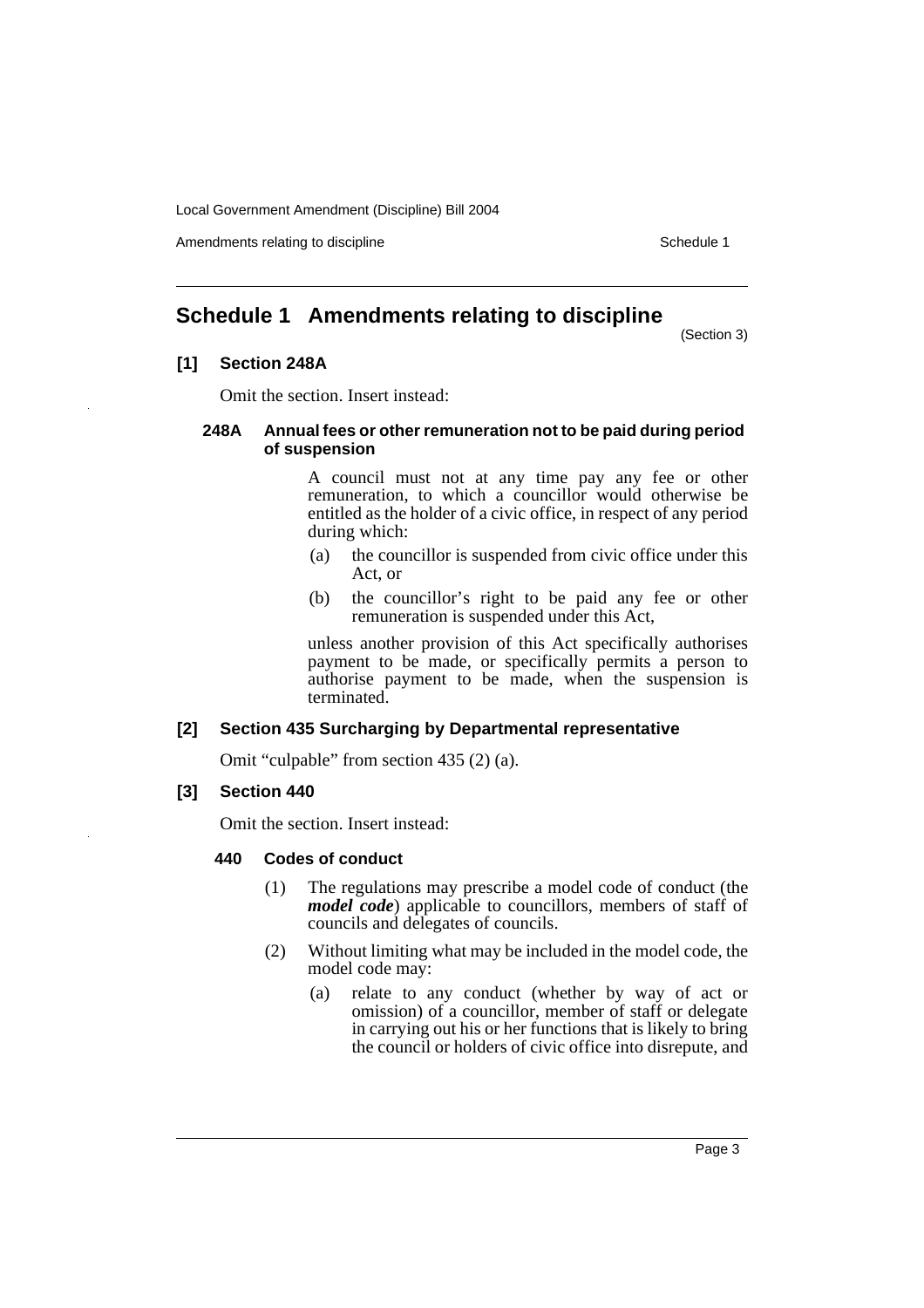- (b) in particular, contain provisions for or with respect to conduct specified in Schedule 6A.
- (3) A council must adopt a code of conduct (the *adopted code*) that incorporates the provisions of the model code. The adopted code may include provisions that supplement the model code.
- (4) A council's adopted code has no effect to the extent that it is inconsistent with the model code as in force for the time being.
- (5) Councillors, members of staff and delegates of a council must comply with the applicable provisions of:
	- (a) the council's adopted code, except to the extent of any inconsistency with the model code as in force for the time being, and
	- (b) the model code as in force for the time being, to the extent that:
		- (i) the council has not adopted a code of conduct, or
		- (ii) the adopted code is inconsistent with the model code, or
		- (iii) the model code contains provisions or requirements not included in the adopted code.
- (6) A provision of a council's adopted code is not inconsistent with the model code merely because the provision makes a requirement of the model code more onerous for persons required to observe the requirement.
- (7) A council must, within 12 months after each ordinary election, review its adopted code and make such adjustments as it considers appropriate and as are consistent with this section.
- (8) Nothing in this section or such a code gives rise to, or can be taken into account in, any civil cause of action, but nothing in this section affects rights or liabilities arising apart from this section.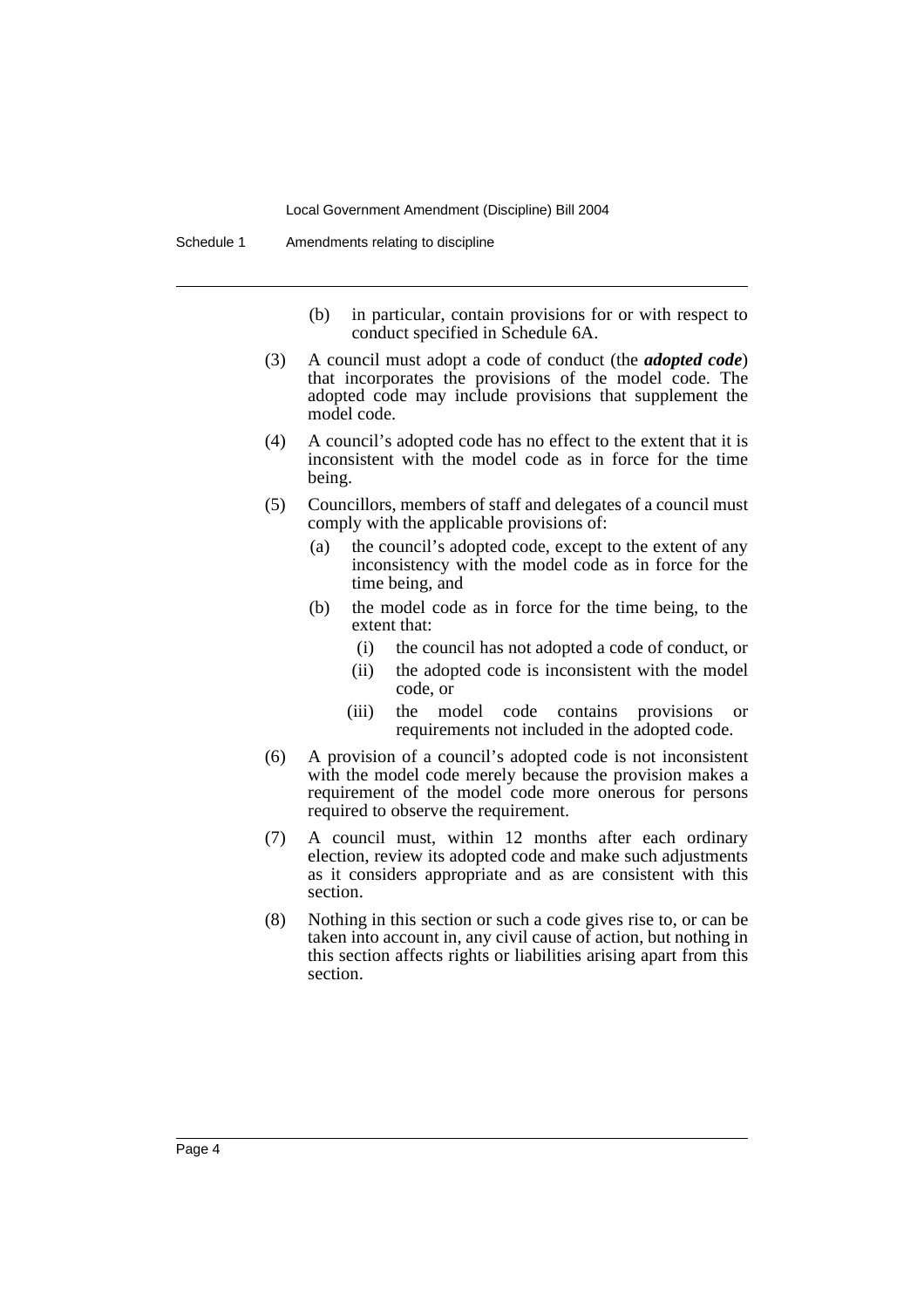Amendments relating to discipline Schedule 1

# **[4] Chapter 14, Part 1, Division 3**

Insert after section 440E:

#### **Division 3 Misbehaviour**

#### **440F Definitions**

(1) In this Division:

*misbehaviour* of a councillor means any of the following:

- (a) a contravention by the councillor of this Act or the regulations,
- (b) a failure by the councillor to comply with an applicable requirement of a code of conduct as required under section 440 (5),
- (c) an act of disorder committed by the councillor at a meeting of the council or a committee of the council,

but does not include a contravention of the disclosure requirements of Part 2.

**Note.** A contravention of the disclosure requirements of Part 2 is dealt with under other provisions of this Chapter.

(2) A reference in this Division to *misbehaviour* or an *incident of misbehaviour* includes a reference to misbehaviour that consists of an omission or failure to do something.

#### **440G Formal censure of councillor for misbehaviour**

- (1) A council may by resolution at a meeting formally censure a councillor for misbehaviour.
- (2) A formal censure resolution may not be passed except by a motion to that effect of which notice has been duly given in accordance with regulations made under section 360 and, if applicable, the council's code of meeting practice.
- (3) A council may pass a formal censure resolution only if it is satisfied that the councillor has misbehaved on one or more occasions.
- (4) The council must specify in the formal censure resolution the grounds on which it is satisfied that the councillor should be censured.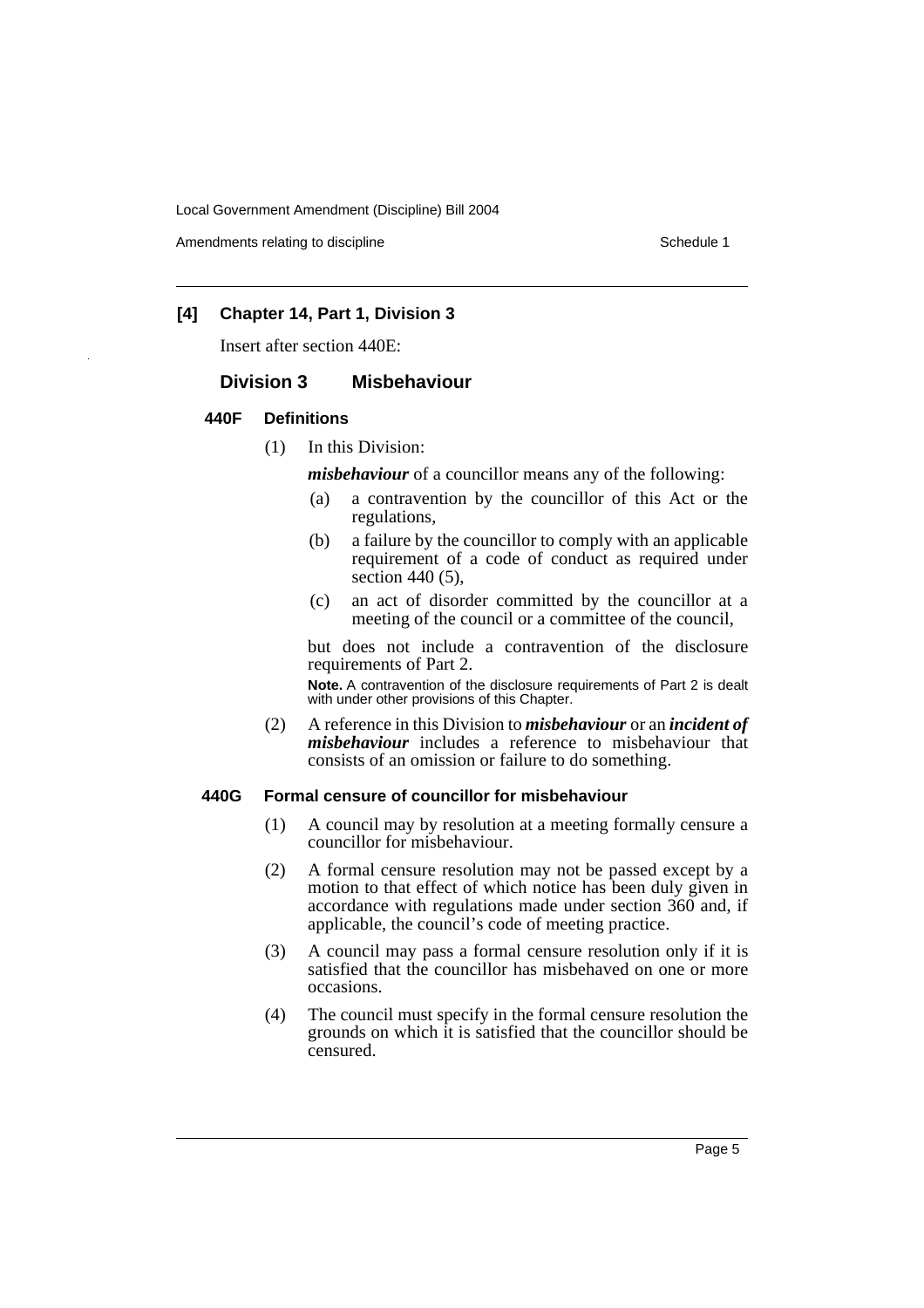Schedule 1 Amendments relating to discipline

(5) A motion for a formal censure resolution may, without limitation, be moved on the report of a committee of the council and any such report must be recorded in the minutes of the meeting of the council.

#### **440H How is the process for suspension of a councillor for misbehaviour initiated?**

- (1) The process for the suspension of a councillor from civic office is initiated by:
	- (a) a request made by the council by resolution communicated to the Director-General, in which the council states its belief that grounds may exist that warrant the councillor's suspension, or
	- (b) a request made by the Director-General to the council for a report from the council in relation to the councillor's alleged misbehaviour, or
	- (c) a report made by the Independent Commission Against Corruption or the Ombudsman, in which the Commission or the Ombudsman states that the Commission or Ombudsman is satisfied that grounds exist that warrant the councillor's suspension.
- (2) The council must make a report to the Director-General requested under subsection  $(1)$  (b) before the date specified in the Director-General's request or any later date allowed by the Director-General.
- (3) This section authorises such requests and reports to be made, and a reference in this section to a report made by the Independent Commission Against Corruption or the Ombudsman is a reference to a report made to the Director-General under the authority of this subsection or under any other provisions of this or any other Act.
- (4) Nothing in this section affects any function under any other provisions of this or any other Act that authorises the making of a report or recommendation concerning suspension of a councillor from civic office.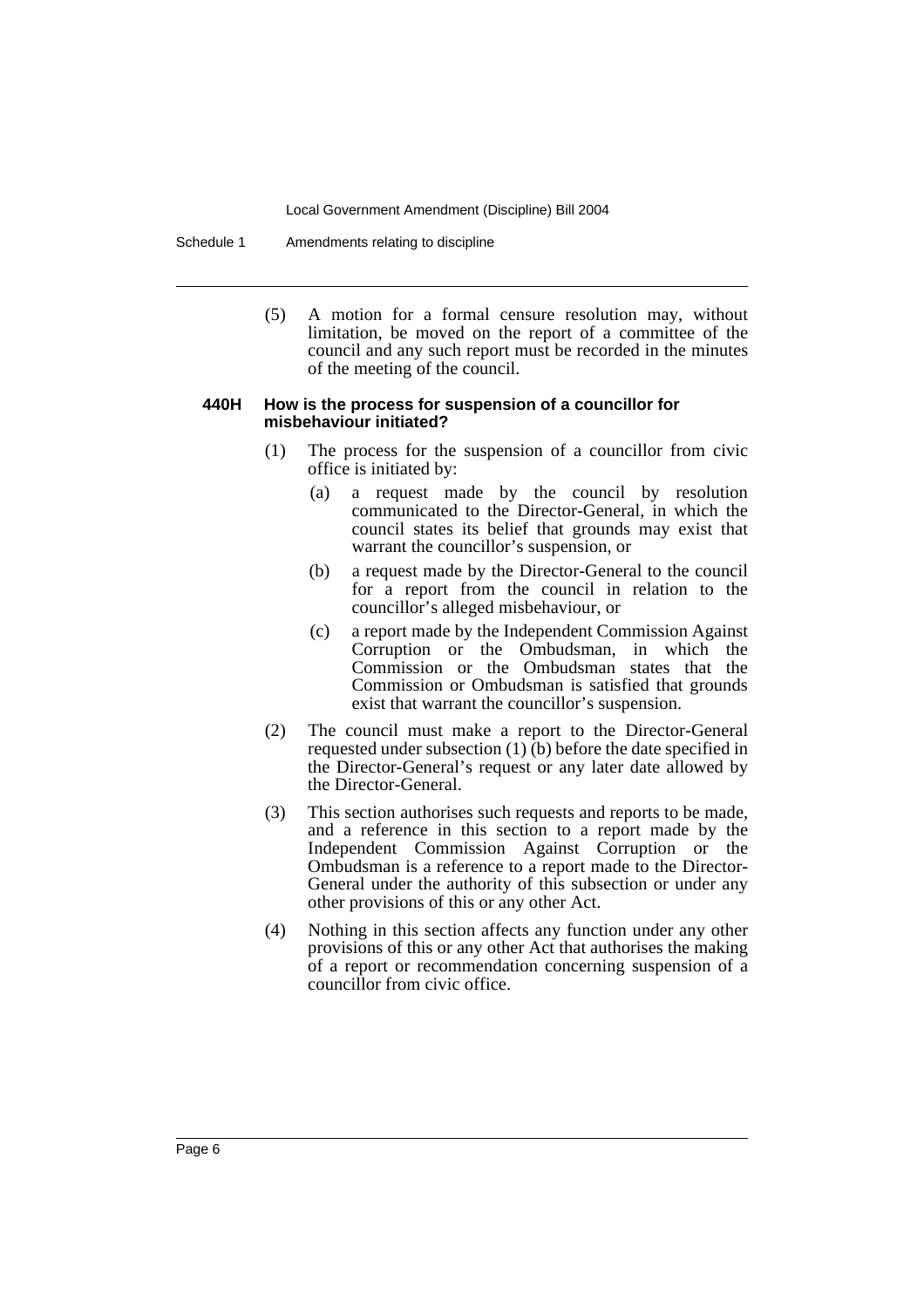Amendments relating to discipline Schedule 1

#### **440I What are the grounds on which a councillor may be suspended?**

- (1) The grounds on which a councillor may be suspended from civic office under this Division are that:
	- (a) the councillor's behaviour has:
		- (i) been disruptive over a period, and
		- (ii) involved more than one incident of misbehaviour during that period,

and the pattern of behaviour during that period is of such a sufficiently serious nature as to warrant the councillor's suspension, or

- (b) the councillor's behaviour has involved one incident of misbehaviour that is of such a sufficiently serious nature as to warrant the councillor's suspension.
- (2) The process for the suspension of a councillor from civic office cannot be initiated by a request made by the council unless:
	- (a) where subsection (1) (a) applies—the councillor has:
		- (i) on two or more occasions been formally censured for incidents of misbehaviour that occurred during the period concerned, or
		- (ii) on at least one occasion been expelled from a meeting of the council or a committee of the council for an incident of misbehaviour during the period concerned, or
	- (b) where subsection (1) (b) applies—the councillor has:
		- (i) been formally censured for the incident of misbehaviour concerned, or
		- (ii) been expelled from a meeting of the council or a committee of the council for the incident of misbehaviour concerned.
- (3) Subsection (2) does not affect the Director-General's power to initiate the process for the suspension of a councillor from civic office.
- (4) Furthermore, subsection (2) does not prevent the Director-General from initiating the process for the suspension of a councillor from civic office as a result of a request or report referred to in section 440H.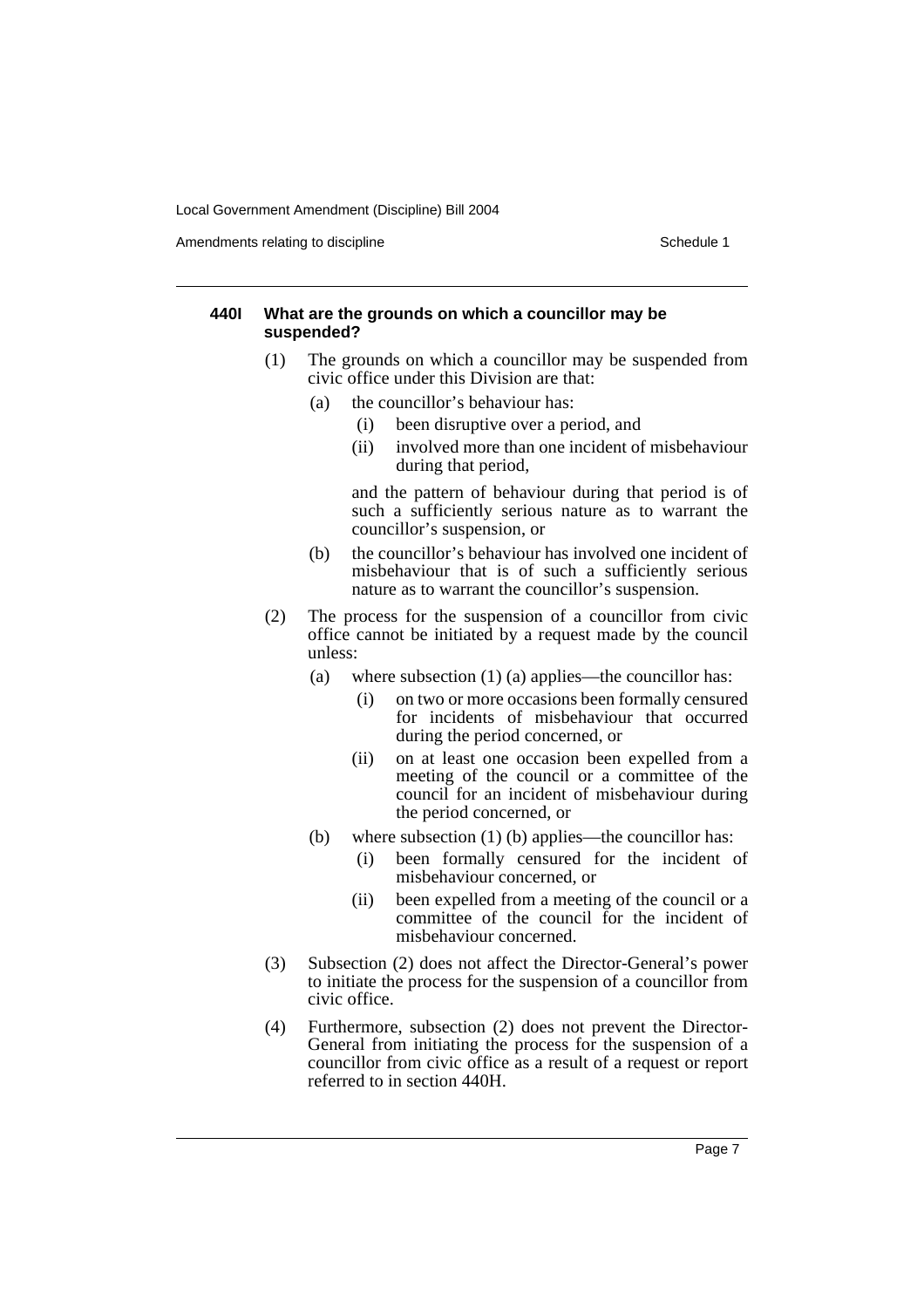#### **440J How are requests and reports dealt with?**

- (1) The Director-General may arrange for a departmental report to be prepared into the matters raised by or connected with a request or report referred to in section 440H.
- (2) The Director-General may authorise a member of the staff of the Department to conduct an investigation into any or all of those matters to assist in the preparation of the departmental report.
- (3) The preparation of a departmental report is a prerequisite to a decision by the Director-General to suspend the councillor from office, but is not necessary if the Independent Commission Against Corruption or the Ombudsman states in a report that the Commission or Ombudsman is satisfied that grounds exist that warrant the councillor's suspension.
- (4) In this Division, *departmental report* means a report prepared by a person authorised by the Director-General to do so.

#### **440K Suspension by Director-General for misbehaviour**

- (1) The Director-General may by order in writing suspend a councillor from civic office for a period not exceeding one month:
	- (a) if the Director-General has considered a departmental report into the matters concerned and is satisfied that grounds exist that warrant the councillor's suspension, or
	- (b) if the Independent Commission Against Corruption or the Ombudsman states in a report that the Commission or Ombudsman is satisfied that grounds exist that warrant the councillor's suspension.
- (2) A copy of the order must be served on the councillor.
- (3) A councillor, while suspended from civic office under this section:
	- (a) is not entitled to exercise any of the functions of the civic office, and
	- (b) is not entitled to any fee or other remuneration to which he or she would otherwise be entitled as the holder of the civic office.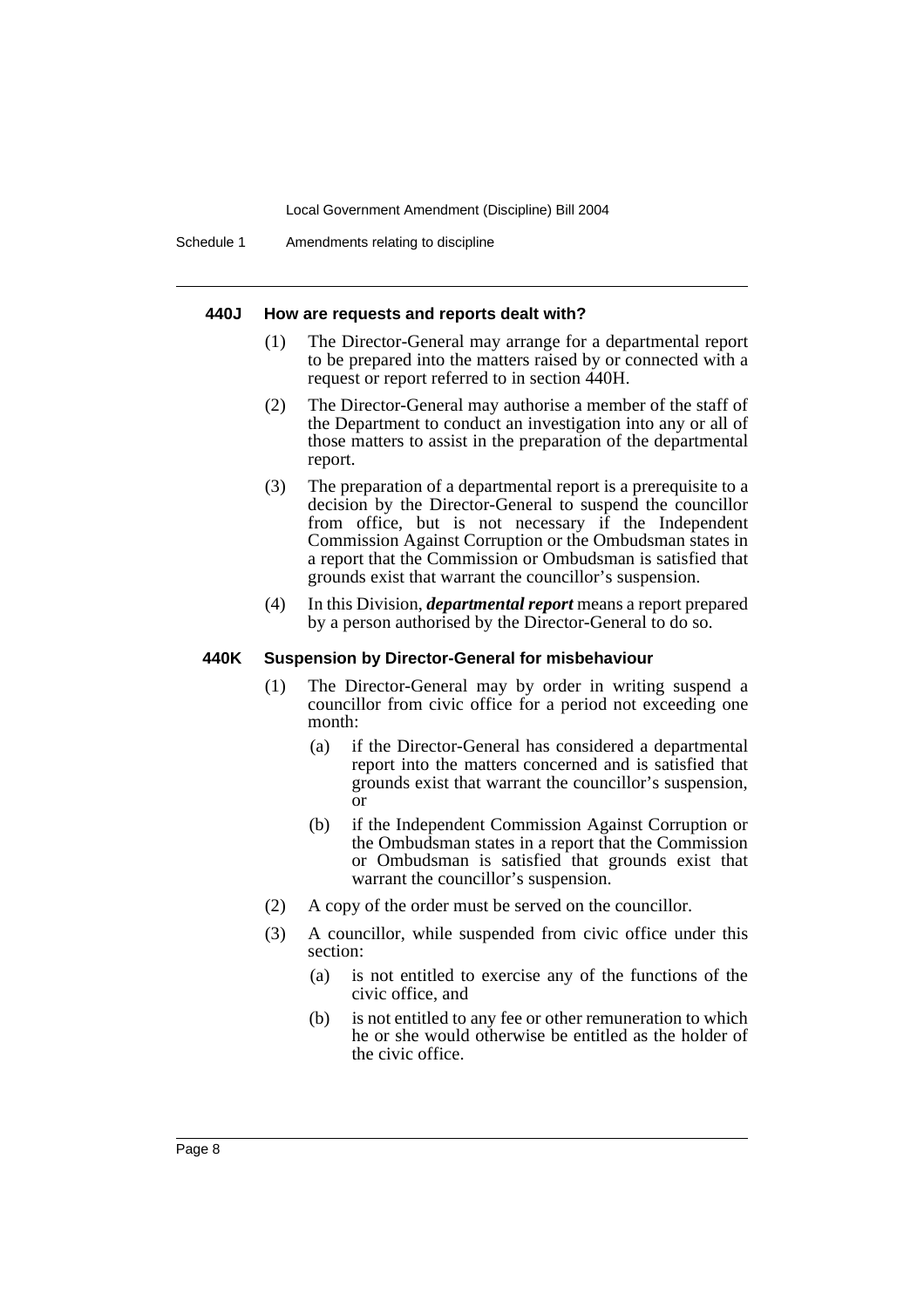Amendments relating to discipline Schedule 1

#### **440L When does an order of suspension take effect?**

The period of suspension under an order made by the Director-General commences on the date 7 days after the service of the order on the councillor or the date specified in the order for the commencement of the period of suspension, whichever is the later.

#### **440M Appeals against suspension**

- (1) A councillor against whom an order of suspension is made by the Director-General may appeal against the order to the Pecuniary Interest and Disciplinary Tribunal.
- (2) Such an appeal may not be made more than 28 days after the date the order was served on the councillor.
- (3) The Tribunal may stay the order of suspension until such time as the Tribunal determines the appeal.
- (4) The Tribunal may:
	- (a) confirm the order, or
	- (b) quash the order, or
	- (c) amend the order consistently with the powers of the Director-General.
- (5) If the order is quashed, any fee or other remuneration withheld is payable to the councillor.
- (6) If the order is amended, the order as amended has effect as if it had been made in that form by the Director-General.
- (7) The regulations may make provision for or with respect to the making, hearing and determination of appeals under this section.

# **440N Referral of matters to Pecuniary Interest and Disciplinary Tribunal**

(1) The Director-General may refer a matter that is the subject of a request or report referred to in section 440H for consideration by the Pecuniary Interest and Disciplinary Tribunal instead of suspending the councillor concerned under this Division.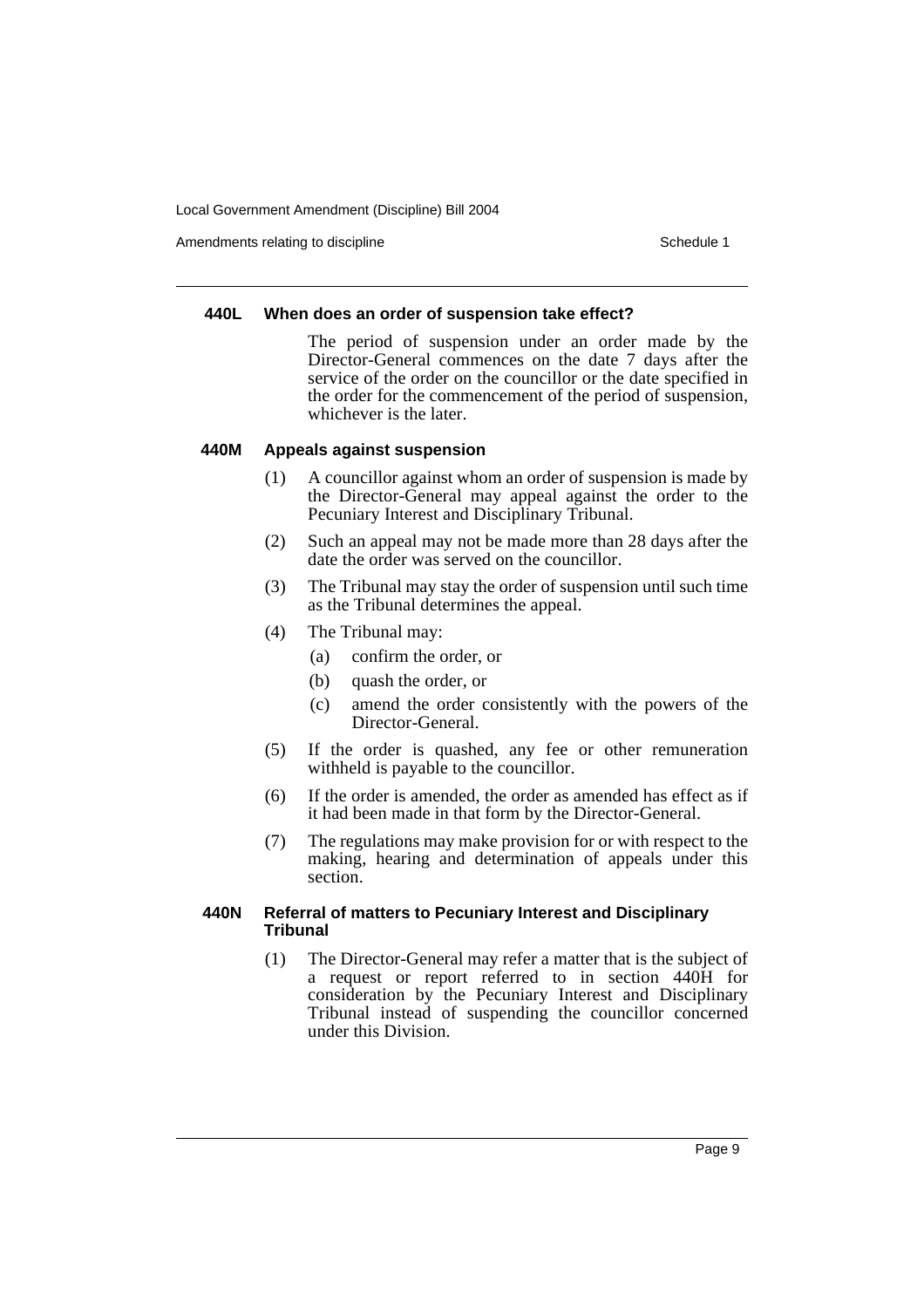Schedule 1 Amendments relating to discipline

- (2) However, a matter that is the subject of a request by a council may not be referred to the Tribunal unless the councillor concerned has previously been suspended under this Chapter for misbehaviour.
- (3) The preparation and consideration of a departmental report is not a prerequisite to a decision by the Director-General to refer a matter to the Tribunal, but the Director-General may take into consideration a departmental report into the matter if one is prepared.
- (4) A matter is referred to the Tribunal under this section by means of a report presented to the Tribunal by the Director-General. A report may contain or be accompanied by such material and observations as the Director-General thinks fit.
- (5) The regulations may make provision for or with respect to the reference of matters to the Tribunal under this section.

#### **440O Are there alternatives to suspension or referral to Pecuniary Interest and Disciplinary Tribunal?**

- (1) The Director-General may, after considering a request or report made under section 440H and any relevant departmental report prepared under section 440J, decide to take no further action on the request or report, whether or not a departmental investigation or departmental report has been authorised, started or completed, if satisfied that no further action is warranted.
- (2) The Director-General may, instead of suspending a councillor from civic office under this Division or referring the matter to the Pecuniary Interest and Disciplinary Tribunal, refer the matter to the council with recommendations as to how the council might resolve the matter, by alternative dispute resolution or otherwise.

# **440P Expenses to be borne by council**

(1) The Director-General may recover the reasonable expenses incurred by or in respect of the Department in considering and dealing with a request made by a council under section 440H from the council, including the expenses of any departmental investigation and departmental report into the matters raised by or connected with the request.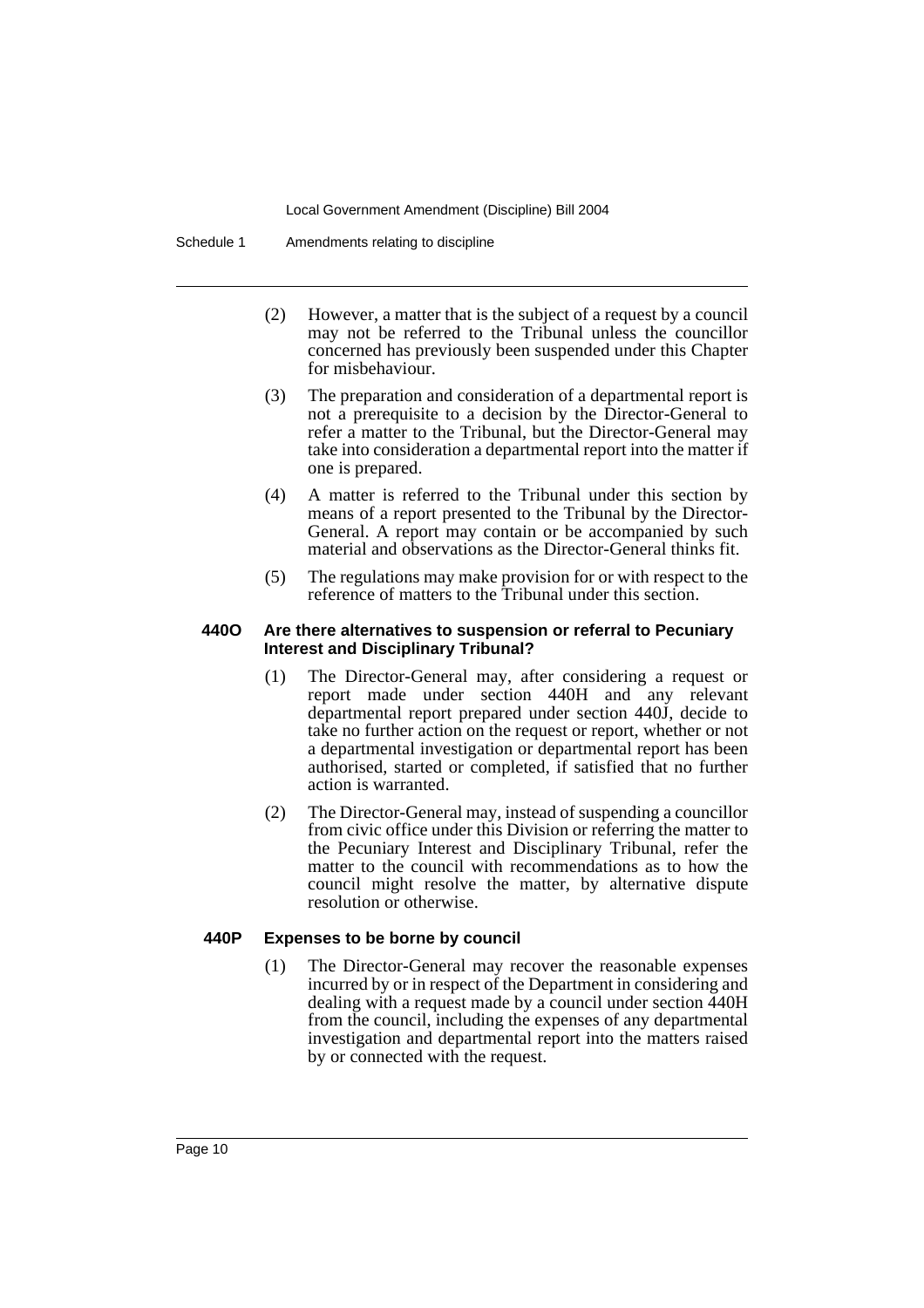Amendments relating to discipline Schedule 1

- (2) The Director-General may make a determination of the amount of the expenses referred to in subsection (1) and serve a notice on the council requiring the amount so determined be paid in recovery of the Department's expenses.
- (3) An amount equal to the expenses as so determined is payable to the Department as a debt by the council concerned, except as determined by the Director-General.
- (4) The council may apply to the Administrative Decisions Tribunal for a review of whether any part of the expenses so determined are not reasonable expenses.
- (5) The Director-General must give effect to any decision of the Tribunal on a review of the determination of the amount of the expenses.
- (6) A reference in this section to expenses incurred includes a reference to remuneration paid to departmental staff.

#### **440Q Reasons to be given**

- (1) The Director-General is required to prepare a written statement of reasons for:
	- (a) imposing or deciding not to impose a period of suspension, or
	- (b) referring a matter to the Pecuniary Interest and Disciplinary Tribunal.
- (2) The statement of reasons is to be provided to the council and councillor concerned.

# **[5] Chapter 14, Part 3, Division 2, heading**

Omit "**Tribunal**".

Insert instead "**and Disciplinary Tribunal—pecuniary interest matters**".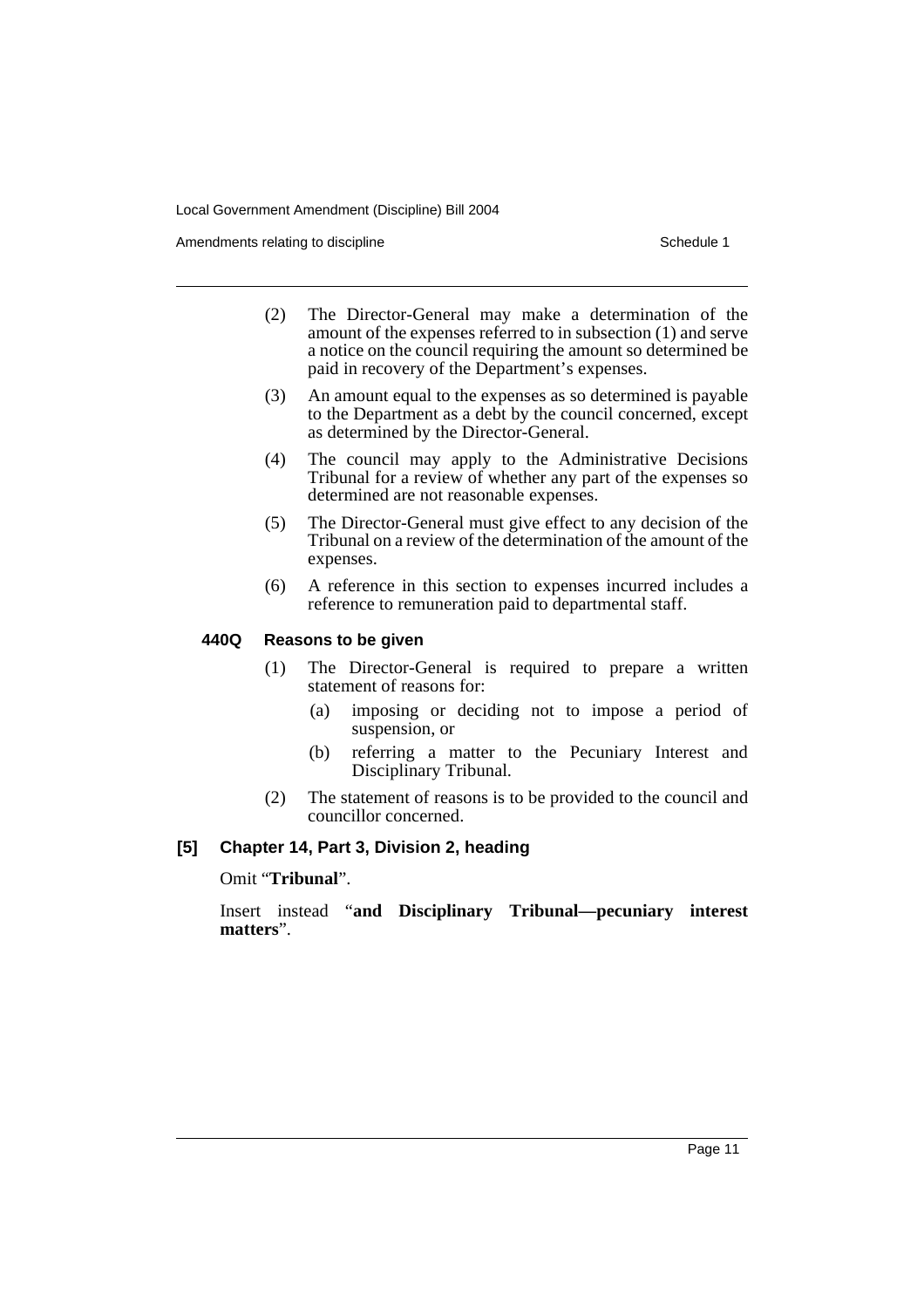# **[6] Chapter 14, Part 3, Division 3**

Insert after section 470:

# **Division 3 Proceedings before the Pecuniary Interest and Disciplinary Tribunal—misbehaviour matters**

- **470A Pecuniary Interest and Disciplinary Tribunal to decide whether or not to conduct proceedings into a referred matter relating to misbehaviour**
	- (1) After considering a report presented to it under section 440N in relation to a referred matter, the Pecuniary Interest and Disciplinary Tribunal may decide to conduct proceedings into the matter.
	- (2) If the Pecuniary Interest and Disciplinary Tribunal decides not to conduct proceedings into a referred matter, it must provide a written statement of its decision, and the reasons for its decision:
		- (a) to the councillor to whom the report relates, and
		- (b) to the council concerned, and
		- (c) to the Director-General.
	- (3) To avoid doubt, a decision by the Pecuniary Interest and Disciplinary Tribunal not to conduct proceedings into a referred matter is not a decision to which section 484 or 485 applies.

#### **470B Circumstances in which Pecuniary Interest and Disciplinary Tribunal may dispense with hearing**

- (1) After considering a report presented to it under section 440N and any other document or other material lodged with or provided to the Tribunal in relation to the report, the Pecuniary Interest and Disciplinary Tribunal may determine the proceedings without a hearing if:
	- (a) the Director-General and the councillor to whom the report relates have agreed that the proceedings may be determined without a hearing, and
	- (b) there are no material facts in dispute between the Director-General and the councillor, and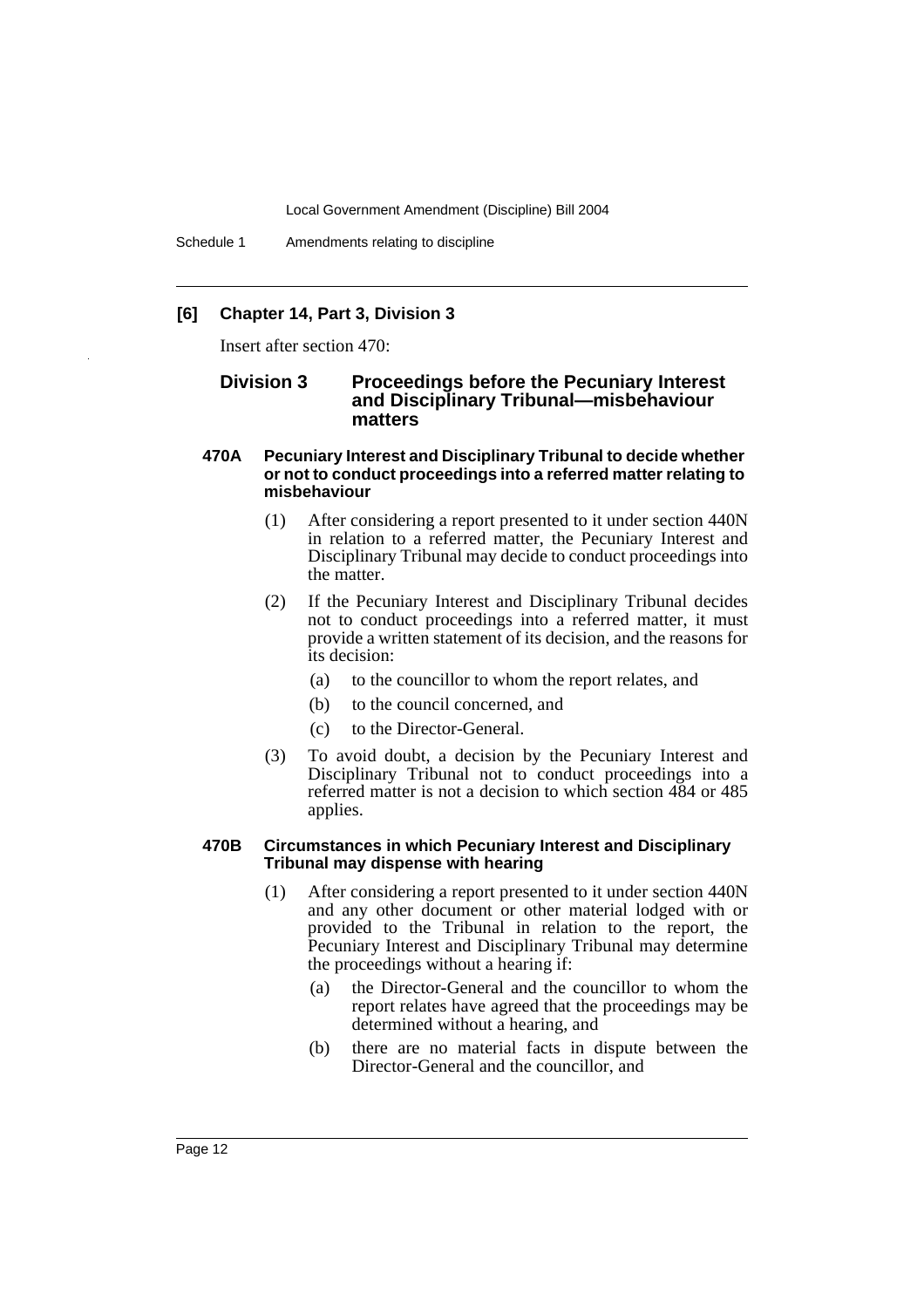Amendments relating to discipline Schedule 1

- (c) in the opinion of the Tribunal, public interest considerations do not require a hearing.
- (2) To avoid doubt, a decision by the Pecuniary Interest and Disciplinary Tribunal to determine proceedings in a referred matter without a hearing is a decision to which sections 484 and 485 apply.

# **[7] Chapter 14, Part 3, Division 4, heading**

Insert before section 471:

# **Division 4 Proceedings before the Pecuniary Interest and Disciplinary Tribunal—general provisions**

# **[8] Section 478 Additional complaints**

Insert after section 478 (4):

(5) This section does not apply to proceedings in relation to a matter referred to the Pecuniary Interest and Disciplinary Tribunal under section 440N.

# **[9] Section 480 Release of information**

Insert "in the case of proceedings in relation to a complaint—" before "direct" in section 480 (1) (a) and (b) wherever occurring.

# **[10] Section 480 (1)**

Insert at the end of section 480 (1) (b):

, or

- (c) in the case of proceedings in relation to a matter referred to the Tribunal under section 440N—direct that all or any of the following matters are not to be published:
	- the name and address of any witness
	- the name and address of the councillor to whom the referred matter relates
	- any specified evidence
	- the subject-matter of the referred matter.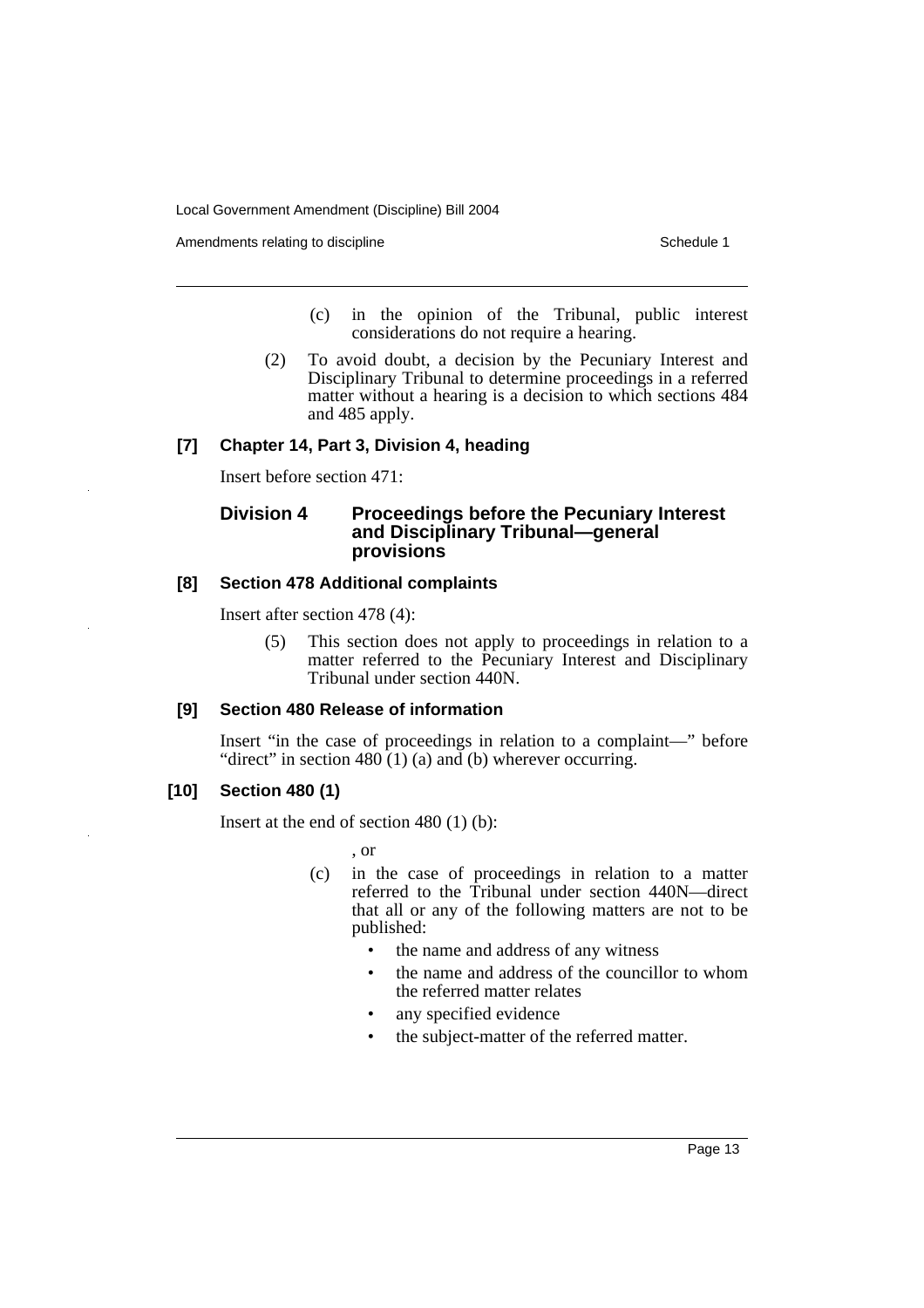# **[11] Section 480 (3) (b)**

Insert "or the councillor to whom the referred matter relates," after "made.".

#### **[12] Section 482 Decision of Pecuniary Interest and Disciplinary Tribunal—pecuniary interest matters**

Insert at the end of section 482 (1) (d):

, or

(e) suspend the councillor's right to be paid any fee or other remuneration, to which the councillor would otherwise be entitled as the holder of the civic office, in respect of a period not exceeding 6 months (without suspending the councillor from civic office for that period).

# **[13] Section 482A**

Insert after section 482:

#### **482A Decision of Pecuniary Interest and Disciplinary Tribunal misbehaviour matters**

- (1) This section applies where a matter has been referred to the Pecuniary Interest and Disciplinary Tribunal under section 440N.
- (2) The Tribunal may, if it finds that the behaviour concerned warrants action under this section:
	- (a) counsel the councillor, or
	- (b) reprimand the councillor, or
	- (c) suspend the councillor from civic office for a period not exceeding 6 months, or
	- (d) suspend the councillor's right to be paid any fee or other remuneration, to which the councillor would otherwise be entitled as the holder of the civic office, in respect of a period not exceeding 6 months (without suspending the councillor from civic office for that period).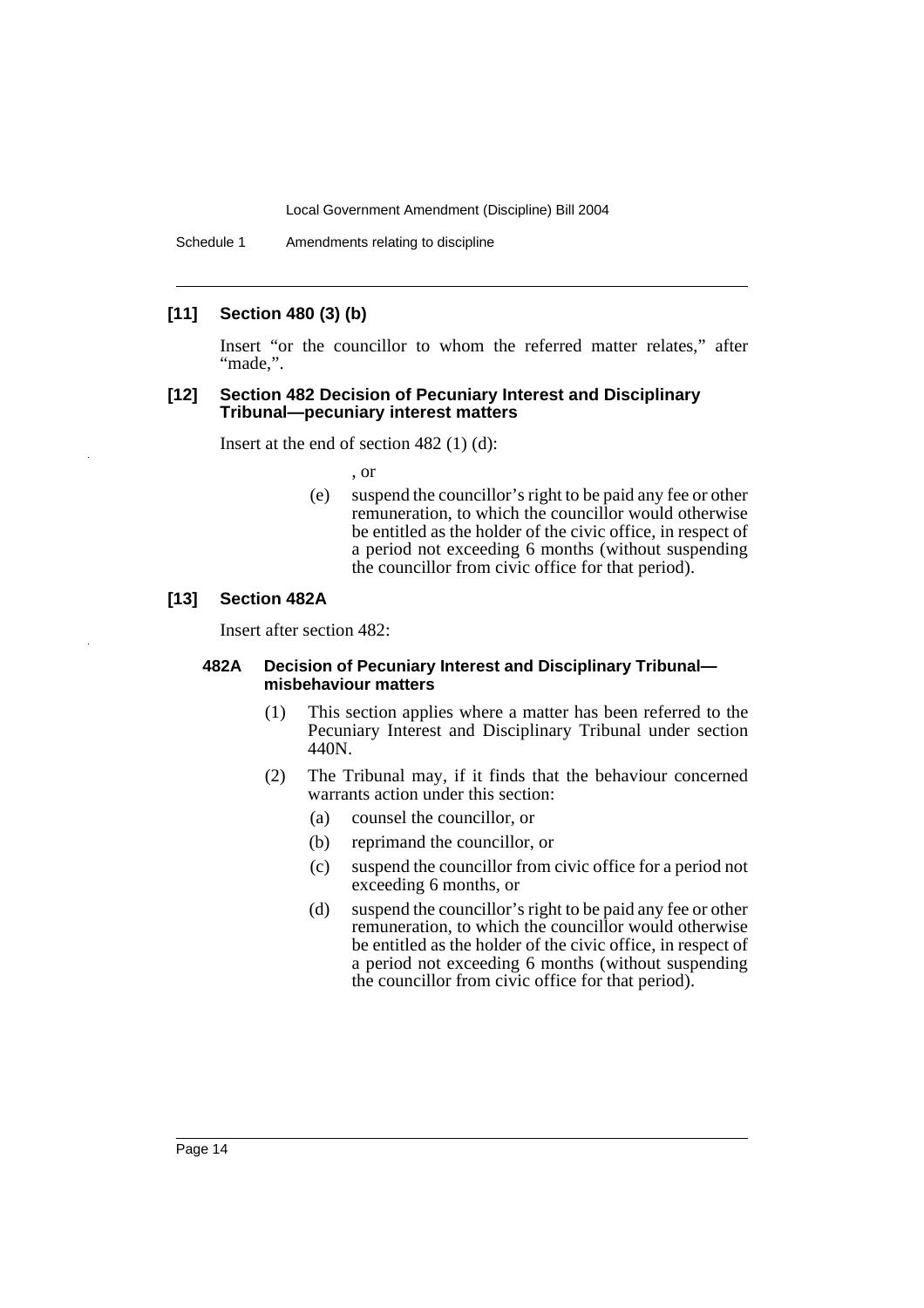Amendments relating to discipline Schedule 1

#### **[14] Section 484 Pecuniary Interest and Disciplinary Tribunal to provide details of its decisions**

Insert "(or to the relevant council in the case of a matter that has been referred to the Tribunal under section 440N)" after "complaint" in section 484 (1).

#### **[15] Section 485 Appeals to Supreme Court**

Insert ", other than a decision of the Tribunal determining an appeal to the Tribunal under section 440M" after "the proceeding" in section 485 (1).

# **[16] Chapter 14, Part 5**

Insert after section 490:

# **Part 5 Miscellaneous**

#### **490A Acts of disorder**

For the purposes of this Chapter and Schedule 6A, a councillor commits an *act of disorder* if the councillor, at a meeting of the council or a committee of the council, does anything that is prescribed by the regulations as an act of disorder for the purposes of this Chapter and Schedule 6A.

#### **490B Certain regulations not affected**

Nothing in this Chapter affects any regulations made, or the power to make regulations, with respect to the conduct of meetings of a council or a committee of a council, and in particular with respect to:

- (a) the keeping of order at any such meetings, or
- (b) censuring a councillor in connection with a breach of a council's code of meeting practice.

#### **[17] Section 674 Remedy or restraint of breaches of this Act—other persons**

Insert after the note at the end of section 674 (4):

(5) Subsection (1) does not apply in relation to anything done or omitted to be done under Division 3 of Part 1 of Chapter 14.

**Note.** Section 440M confers a right of appeal to the Pecuniary Interest and Disciplinary Tribunal against an order of suspension of a councillor under Division 3 of Part 1 of Chapter 14.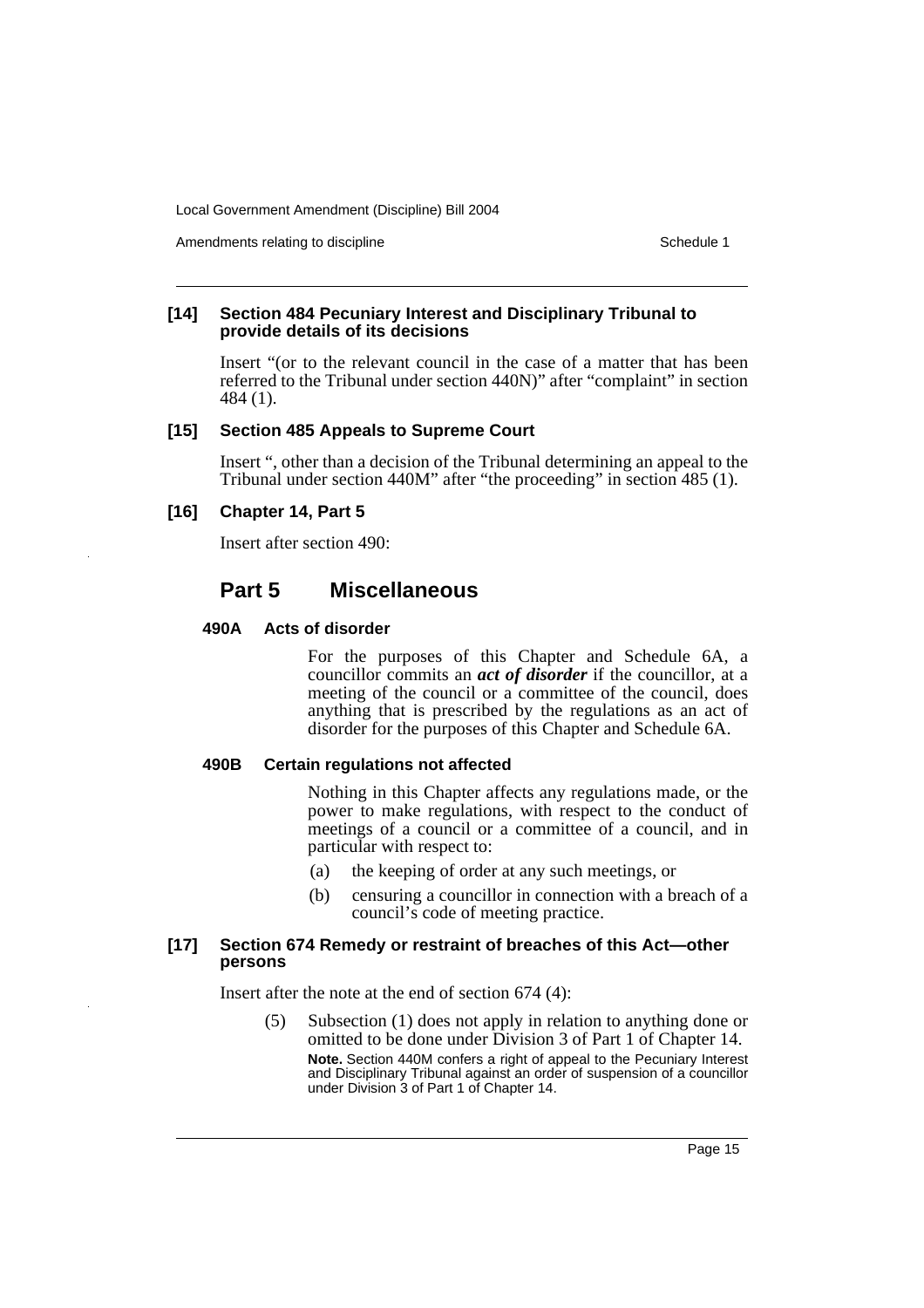Schedule 1 Amendments relating to discipline

# **[18] Schedule 6A**

Insert after Schedule 6:

# **Schedule 6A Code of conduct**

(Section 440)

- **1** Conduct that contravenes all or specified provisions of this Act or the regulations in all or specified circumstances
- **2** Conduct that is detrimental to the pursuit of the charter of a council
- **3** Improper or unethical conduct
- **4** Abuse of power and other misconduct
- **5** Action causing, comprising or involving any of the following:
	- (a) intimidation, harassment or verbal abuse
	- (b) discrimination, disadvantage or adverse treatment in relation to employment
	- (c) prejudice in the provision of a service to the community
- **6** Conduct of a councillor causing, comprising or involving any of the following:
	- (a) directing or influencing, or attempting to direct or influence, a member of the staff of the council or a delegate of the council in the exercise of the functions of the member or delegate
	- (b) an act of disorder committed by the councillor at a meeting of the council or a committee of the council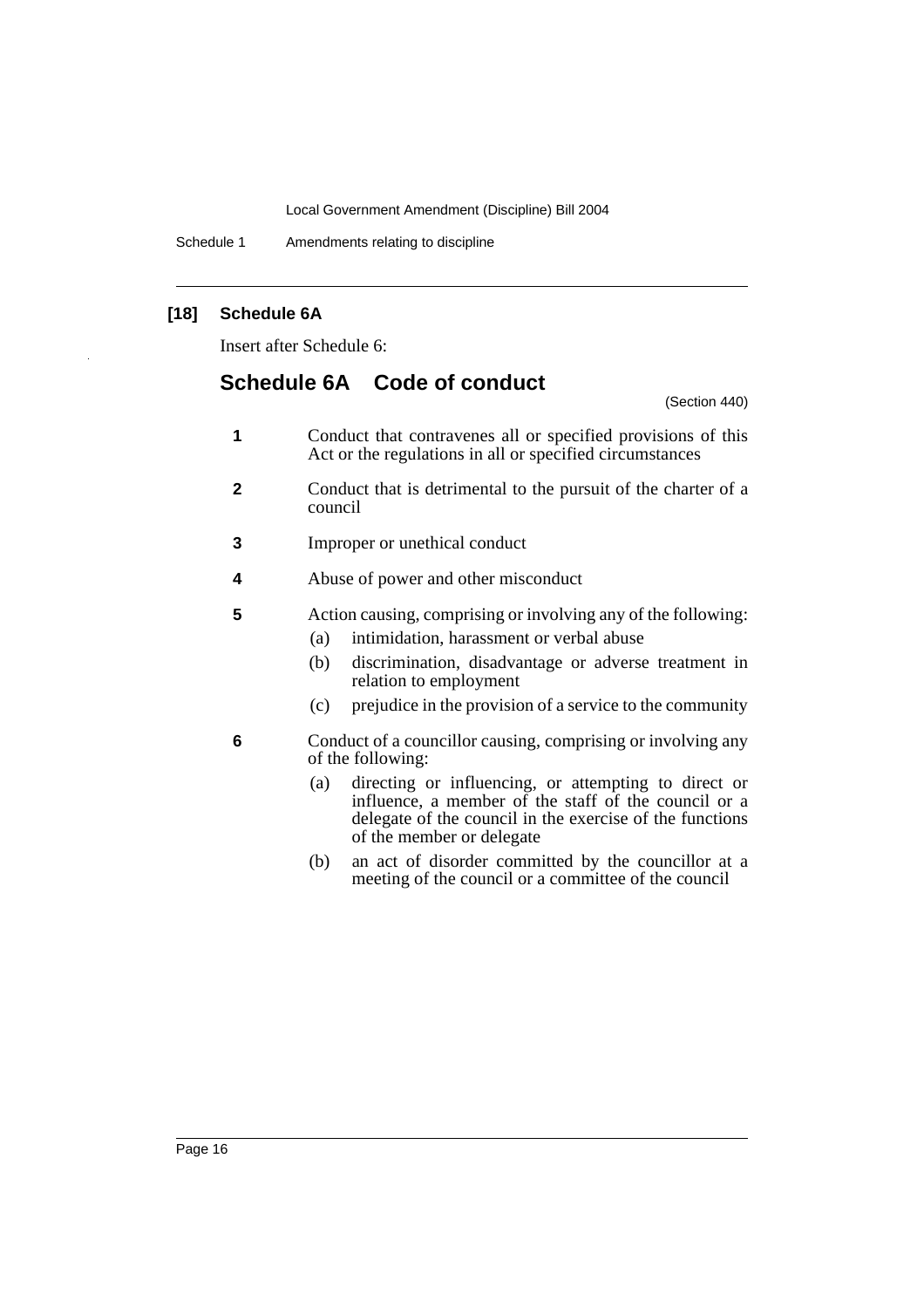Other amendments **Schedule 2** and 3 and 3 and 3 and 3 and 3 and 3 and 3 and 3 and 3 and 3 and 3 and 3 and 3 and 3 and 3 and 3 and 3 and 3 and 3 and 3 and 3 and 3 and 3 and 3 and 3 and 3 and 3 and 3 and 3 and 3 and 3 and 3

(Section 3)

# **Schedule 2 Other amendments**

# **[1] Section 352**

Omit the section. Insert instead:

# **352 Independence of staff for certain purposes**

- (1) A member of staff of a council is not subject to direction by the council or by a councillor as to the content of any advice or recommendation made by the member.
- (2) This section does not prevent the council or the mayor from directing the general manager of the council to provide advice or a recommendation.

# **[2] Section 734A**

Insert after section 734:

#### **734A Preliminary enquiries by Director-General**

- (1) The Director-General may make preliminary enquiries for the purpose of deciding whether to exercise any of his or her powers of investigation under this Act or powers to authorise an investigation under this Act.
- (2) The enquiries may be made whether or not a complaint has been made under this Act in connection with any matter to which the enquiries relate.

#### **[3] Schedule 4 Local Government Pecuniary Interest and Disciplinary Tribunal**

Insert after clause 2 (2):

(2A) If so requested by the member, the member's deputy may, if available, act in the place of the member in connection with a particular matter when the member is not absent. For this purpose, the affairs of the Pecuniary Interest and Disciplinary Tribunal may be conducted concurrently in two divisions.

# **[4] Schedule 4, clause 2 (3)**

Omit "so acting". Insert instead "acting under this clause".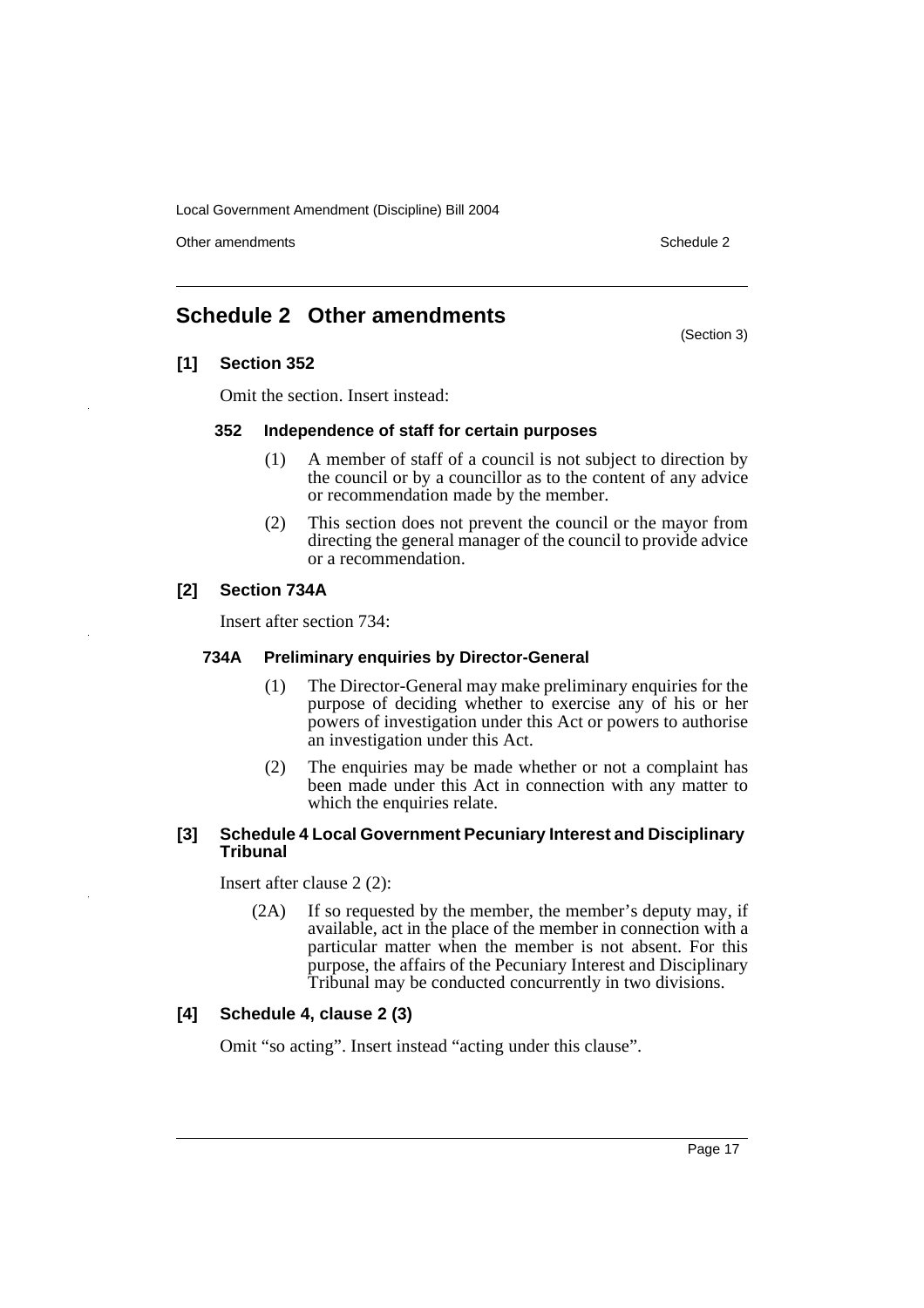Schedule 2 Other amendments

# **[5] Schedule 8 Savings, transitional and other provisions consequent on the enactment of other Acts**

Insert at the end of clause 1 (1):

*Local Government Amendment (Discipline) Act 2004*

#### **[6] Schedule 8**

Insert at the end of the Schedule with appropriate Part and clause numbers:

# **Part Provisions consequent on enactment of Local Government Amendment (Discipline) Act 2004**

# **Meaning of "amending Act"**

In this Part, *amending Act* means the *Local Government Amendment (Discipline) Act 2004*.

#### **Surcharging**

The amendment made to section 435 (2) by the amending Act applies only to alleged negligence or misconduct occurring or committed after the commencement of the amendment.

#### **Local Government Pecuniary Interest and Disciplinary Tribunal**

On and from the commencement of the amendment made to section 487 by the amending Act:

- (a) the Local Government Pecuniary Interest Tribunal established under section 487 immediately before that commencement continues in existence and is to be known as the Local Government Pecuniary Interest and Disciplinary Tribunal, and
- (b) the person holding office as the Local Government Pecuniary Interest Tribunal immediately before that commencement continues in office, subject to Schedule 4, as the Local Government Pecuniary Interest and Disciplinary Tribunal for the balance of the term of office for which he or she was appointed, and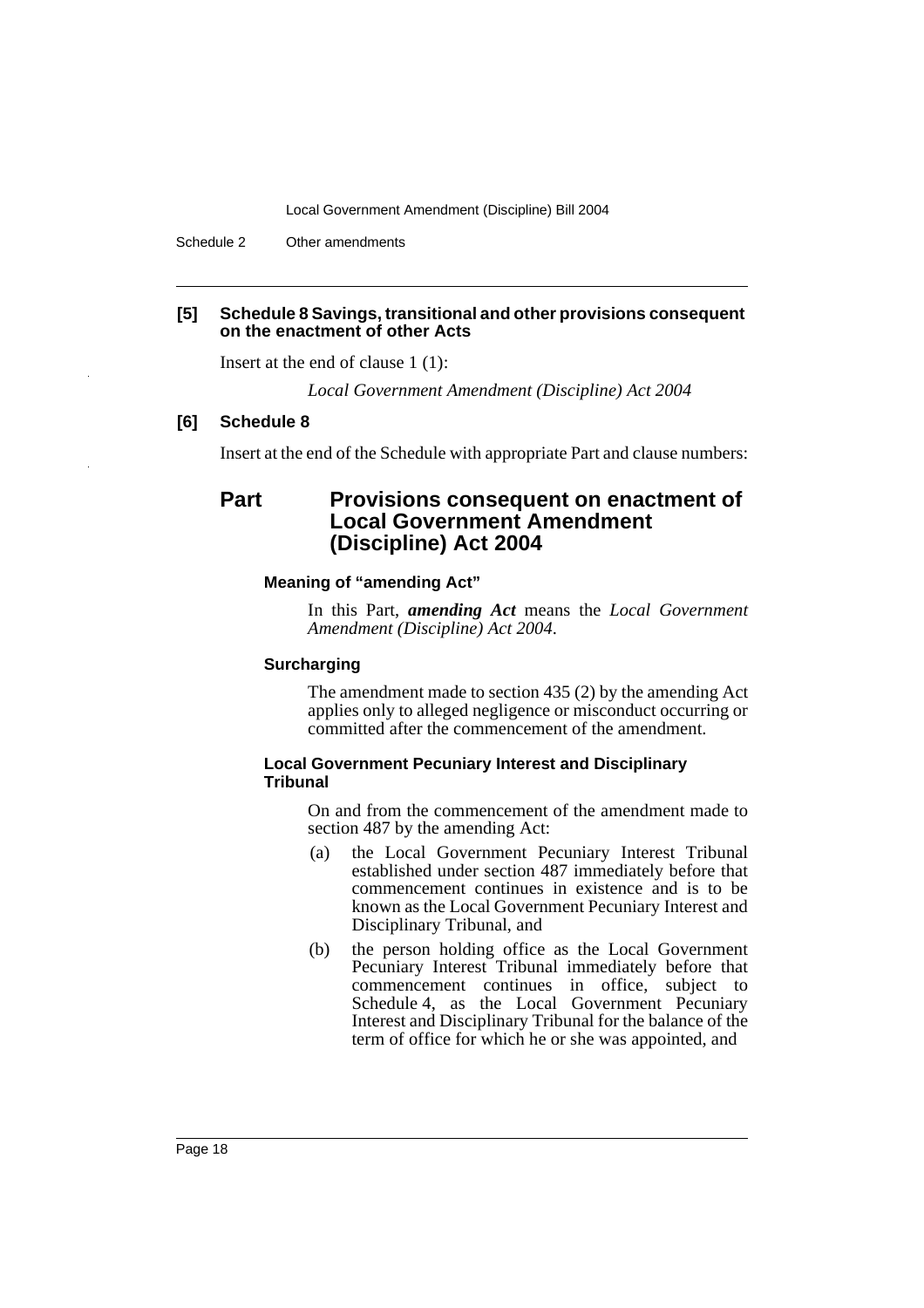Other amendments **Schedule 2** and 2 and 2 and 2 and 2 and 2 and 2 and 2 and 2 and 2 and 2 and 2 and 2 and 2 and 2 and 2 and 2 and 2 and 2 and 2 and 2 and 2 and 2 and 2 and 2 and 2 and 2 and 2 and 2 and 2 and 2 and 2 and 2

- (c) a person holding office as the deputy of the member immediately before that commencement continues in office, subject to Schedule 4, on the same terms and conditions as those applicable immediately before that commencement, and
- (d) any matters or proceedings pending before the Local Government Pecuniary Interest Tribunal immediately before that commencement are not affected by the enactment or commencement of the amending Act and are to continue to be dealt with by the Local Government Pecuniary Interest and Disciplinary Tribunal, and
- (e) a reference in any other Act, in any instrument made under an Act or in any other document to the Local Government Pecuniary Interest Tribunal is to be read as a reference to the Local Government Pecuniary Interest and Disciplinary Tribunal.

#### **Misbehaviour**

Division 3 of Part 1 of Chapter 14, as inserted by the amending Act, applies to misbehaviour occurring after but not before the earlier of the commencement of that Division or the commencement of the first provisions of that Division to commence.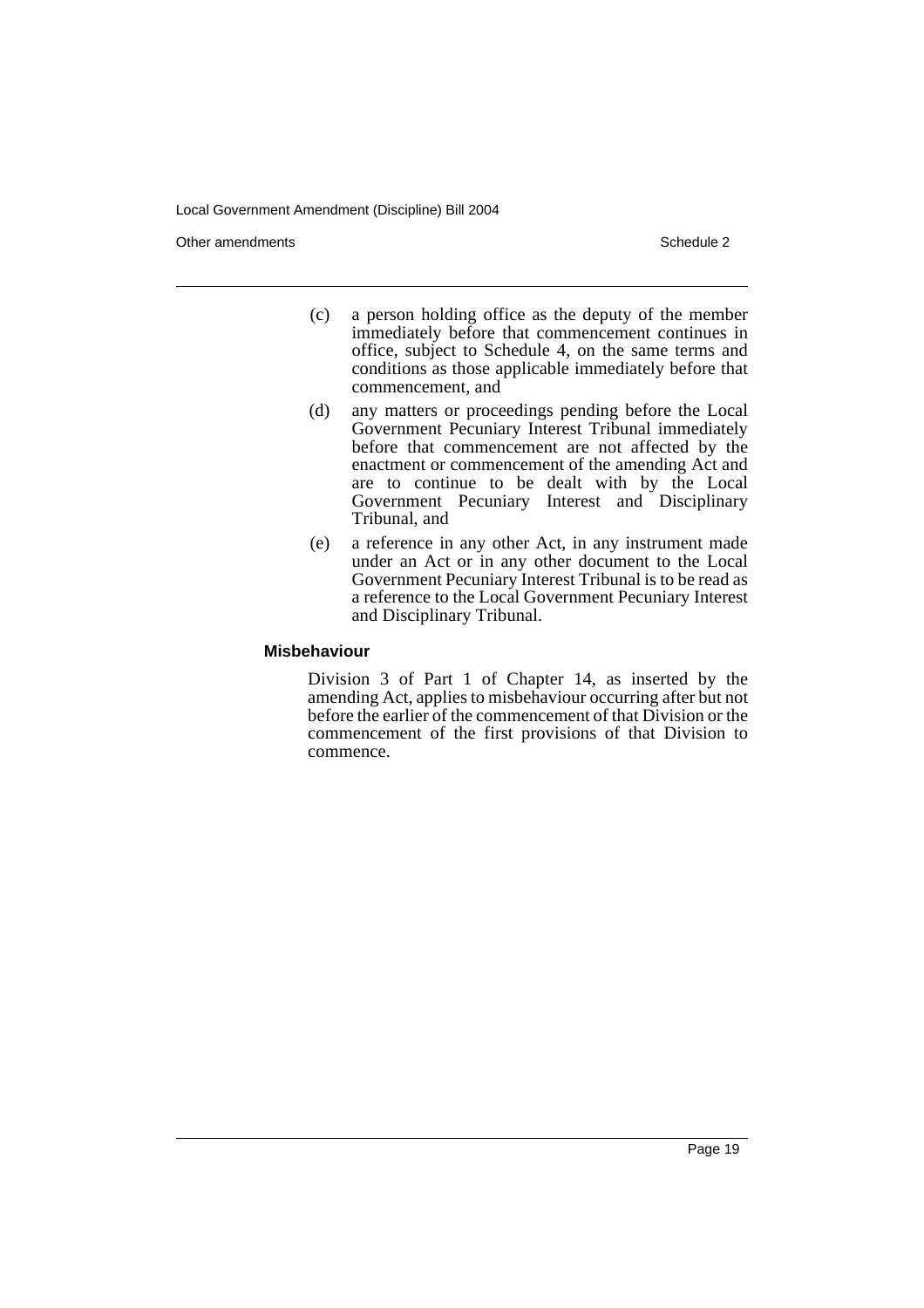# **Schedule 3 Consequential amendments**

(Section 3)

# **[1] Section 12 What information is publicly available?**

Omit "the council's code of conduct" from section 12 (1).

Insert instead "the model code prescribed under section 440 (1) and the code of conduct adopted by the council under section 440 (3)".

# **[2] Section 329 Can the holder of a civic office be dismissed?**

Insert "and Disciplinary" after "Pecuniary Interest" in section 329 (5).

# **[3] Section 372 Rescinding or altering resolutions**

Insert "regulations made under section 360 and, if applicable," after "in accordance with" in section 372 (1).

# **[4] Section 372 (6)**

Insert "of the meeting of the council" after "minutes".

# **[5] Chapter 14, Introduction**

Omit "requires councils to adopt a code of conduct".

Insert instead "provides for the adoption of codes of conduct".

# **[6] Chapter 14, Introduction**

Insert "and Disciplinary" after "Pecuniary Interest".

# **[7] Sections 465 and 468**

Insert "and Disciplinary" after "Pecuniary Interest" wherever occurring.

# **[8] Sections 469 Pecuniary Interest and Disciplinary Tribunal to decide whether or not to conduct proceedings into a complaint**

Insert "and Disciplinary" after "Pecuniary Interest" wherever occurring.

# **[9] Section 470 Circumstances in which Pecuniary Interest and Disciplinary Tribunal may dispense with hearing**

Insert "and Disciplinary" after "Pecuniary Interest" wherever occurring in the section and the note to the section.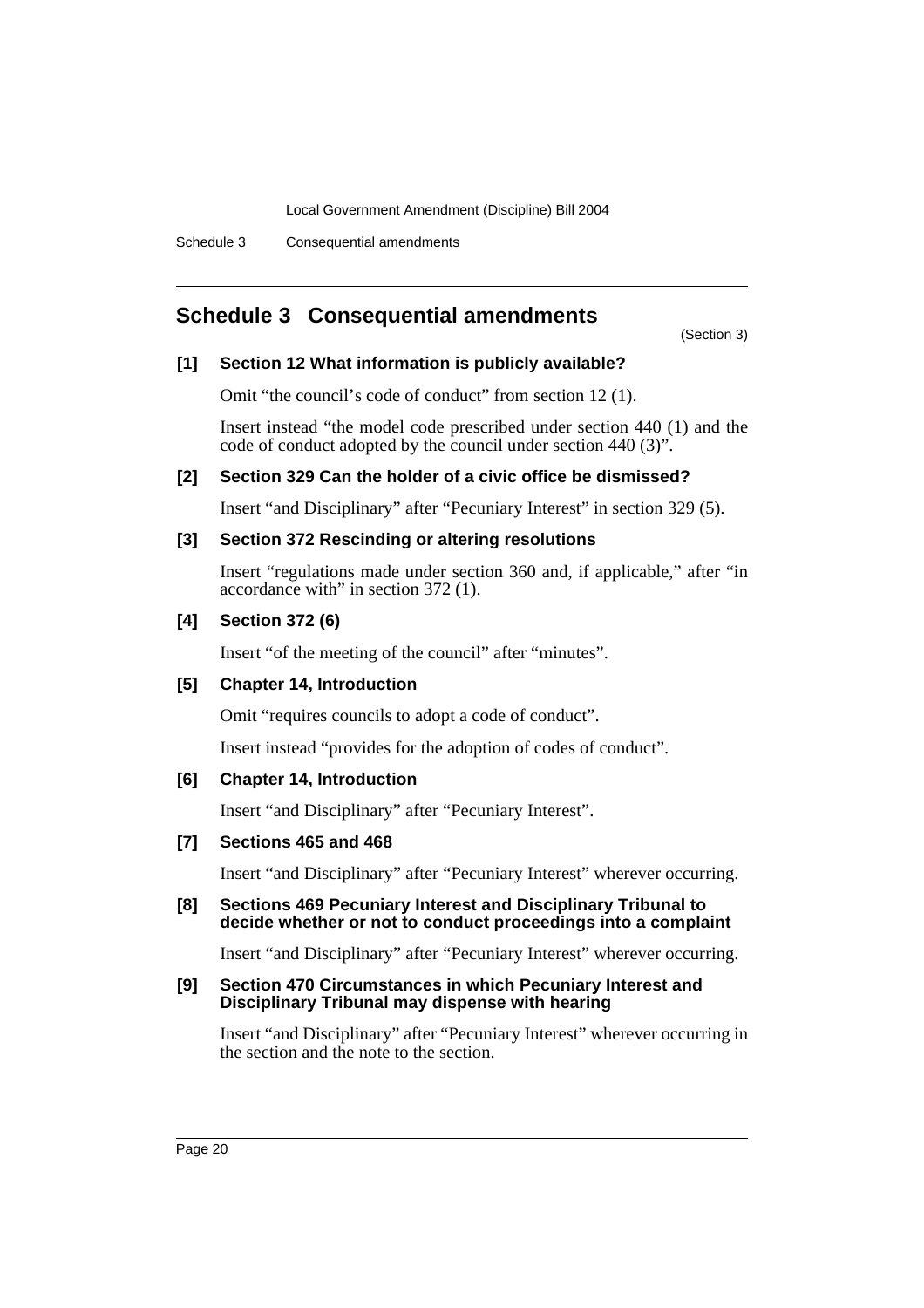Consequential amendments **Schedule 3** Schedule 3

# **[10] Sections 471–486**

Insert "and Disciplinary" after "Pecuniary Interest" wherever occurring.

# **[11] Chapter 14, Part 3, Division 2, flowchart (after section 486)**

Omit "**Tribunal**" from the heading.

Insert instead "**and Disciplinary Tribunal—pecuniary interest matters**".

# **[12] Chapter 14, Part 3, Division 2, flowchart**

Insert "and Disciplinary" after "Pecuniary Interest" where secondly occurring.

# **[13] Chapter 14, Part 3, Division 2, flowchart**

Insert below the matter relating to "• disqualify for up to 5 years": suspend right to be paid for up to 6 months

# **[14] Chapter 14, Part 4, heading**

Insert "**and Disciplinary**" after "**Pecuniary Interest**".

# **[15] Sections 487–490**

Insert "and Disciplinary" after "Pecuniary Interest" wherever occurring.

#### **[16] Section 673 Remedy or restraint of breaches of this Act—the Minister, the Director-General and councils**

Insert "and Disciplinary" after "Pecuniary Interest" in the note to the section.

# **[17] Section 674 Remedy or restraint of breaches of this Act—other persons**

Insert "and Disciplinary" after "Pecuniary Interest" in the note to the section.

#### **[18] Schedule 4 Local Government Pecuniary Interest and Disciplinary Tribunal**

Insert "and Disciplinary" after "Pecuniary Interest" in clause 1.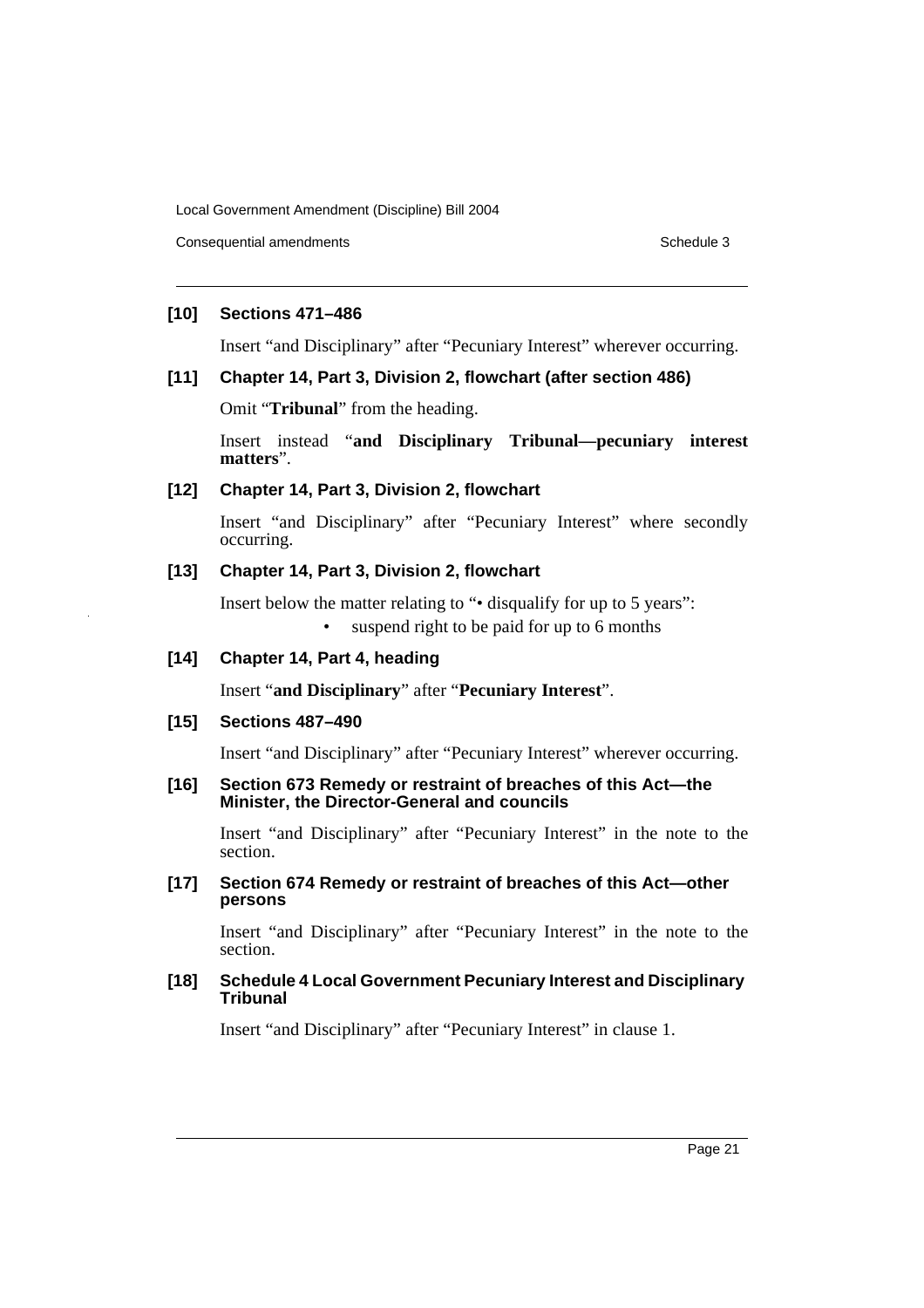Schedule 3 Consequential amendments

# **[19] Dictionary**

Omit the definition of *Pecuniary Interest Tribunal*. Insert instead:

*Pecuniary Interest and Disciplinary Tribunal* means the Local Government Pecuniary Interest and Disciplinary Tribunal established under this Act.